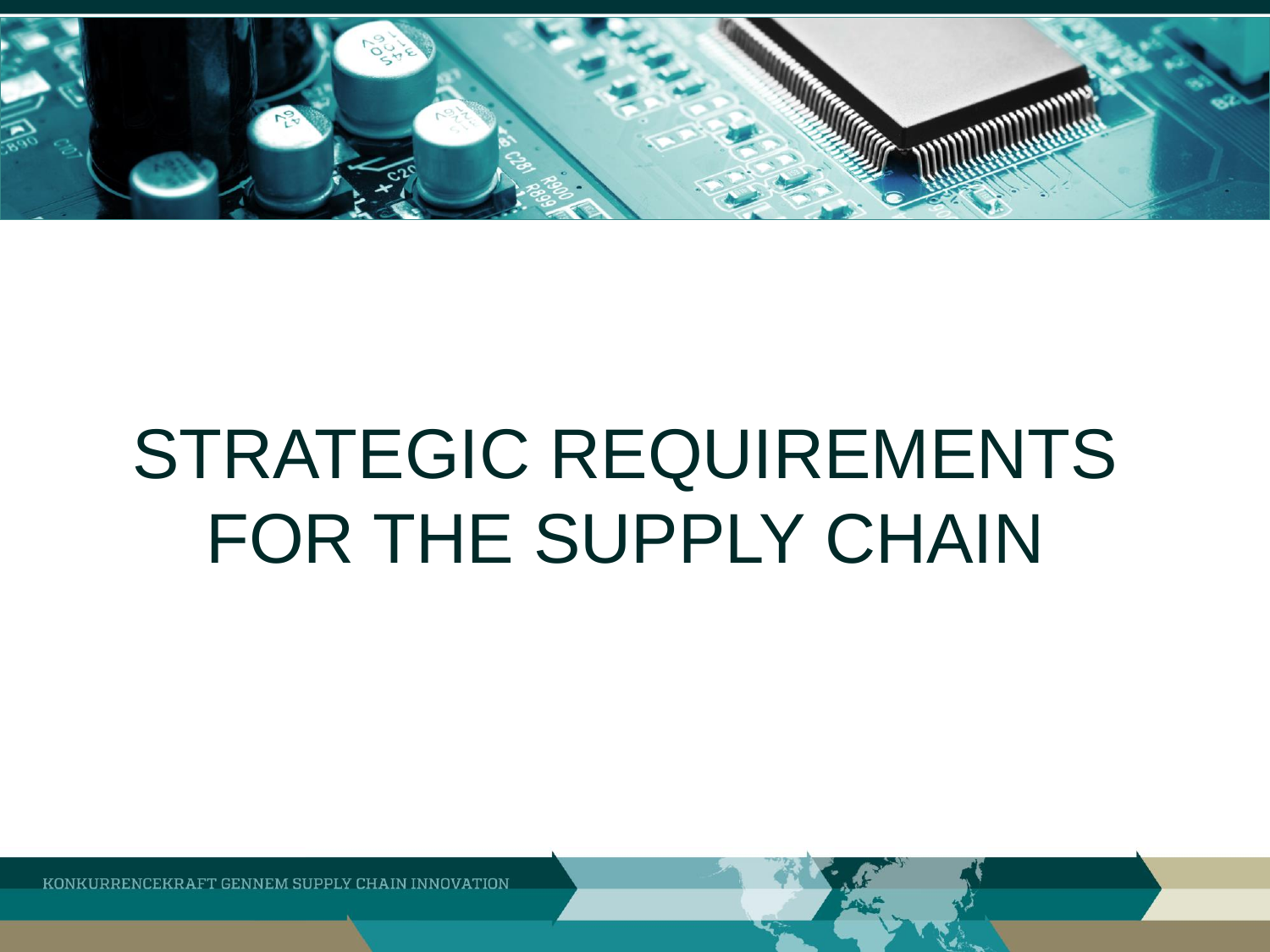

### **Purpose**

The purpose of this tool is to ensure that the company's supply chain strategy contains the right elements to support the company's overall strategy. The strategy process is usually circular either bottom-up or topdown.

# **Participant(s)**

Top management and supply chain management.

## **Application**

The tool is used in the overall supply chain strategy processes as well as in the strategy deployment.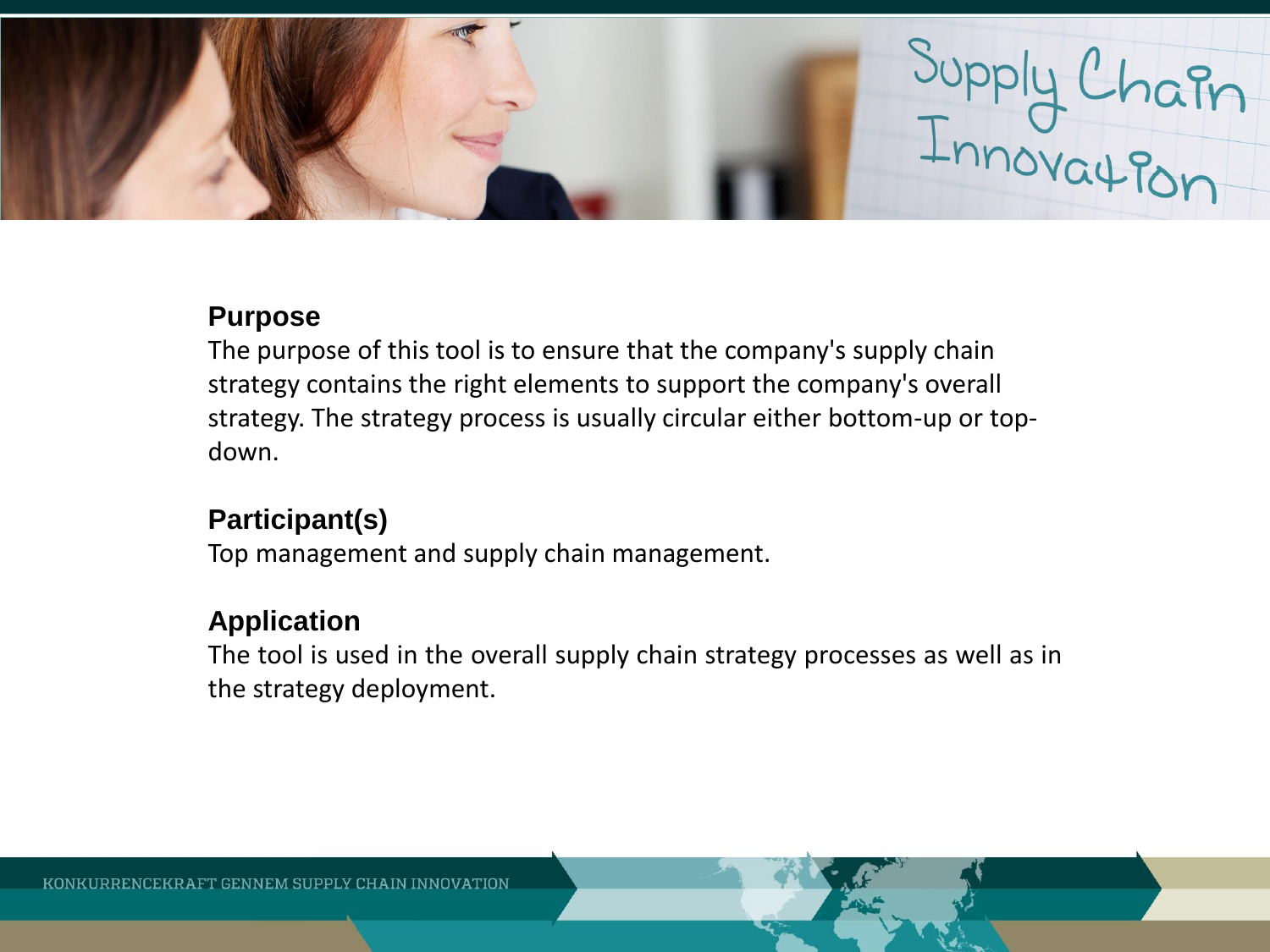

#### **Method**

In order to clarify the strategic requirements for the company's supply chain, a workshop covering the issue of the strategy process will create a focus on the supply chain. A workshop is a group process in which participants - in this case top management and supply chain management - together create knowledge and proposals for decisions or make decisions.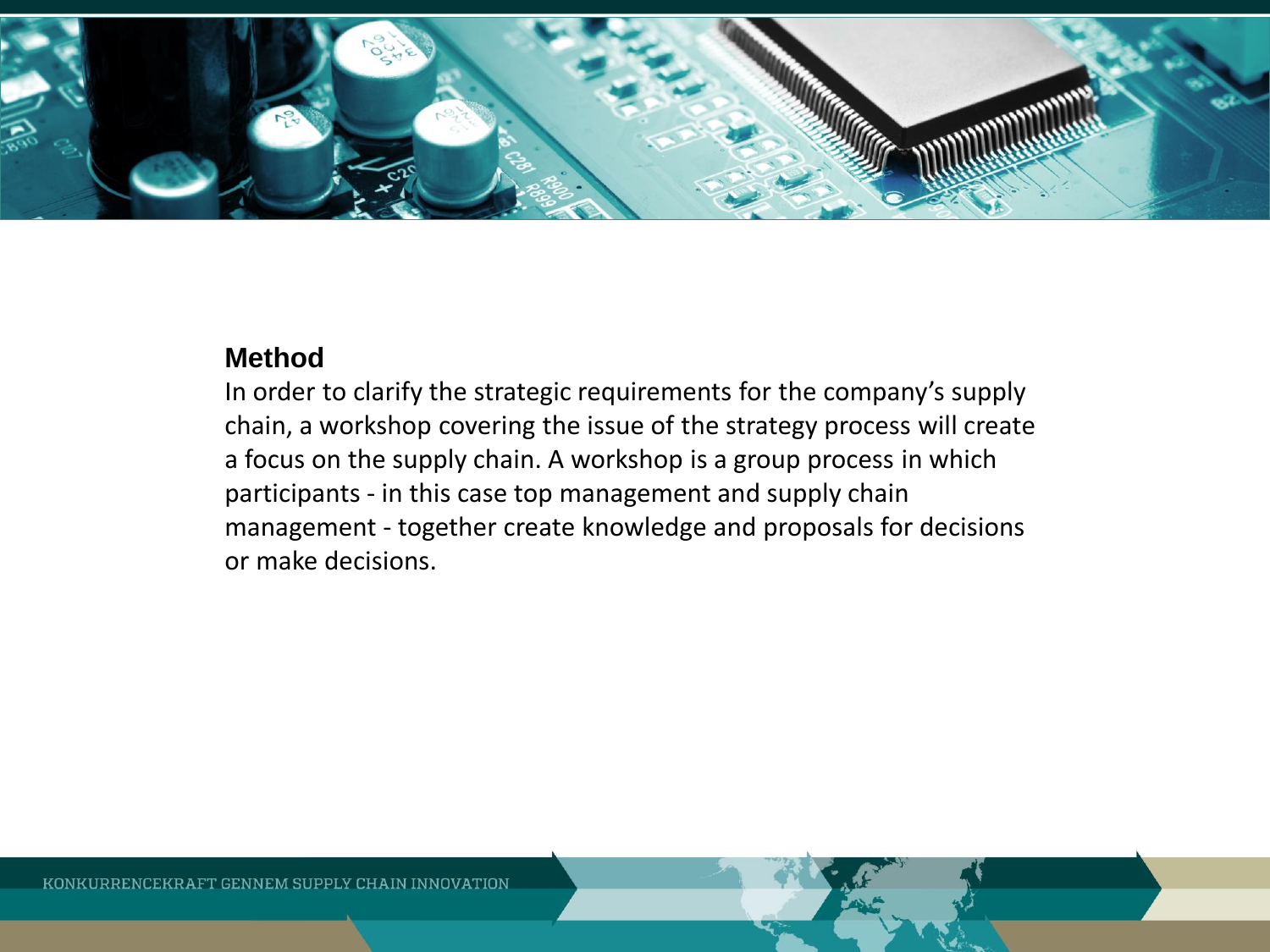

*The following four activities should be included when planning and carrying through a workshop:*

- **1. Planning:** this include the selection of participants. The participants should have experience in the field, should contribute with knowledge, and finally they should benefit from the outcome. It should be considered whether it exclusively is the supply chain management that is involved, or whether key employees in the company's supply chain also can contribute.
- **2. Preparation:** this include defining objectives for the workshop, as well as, which tools should be used, e.g., brainstorming, mind mapping, etc.
- **3. Implementation**: this task falls to a selected facilitator.
- **4. Evaluation & Feedback:** documentation and verification of the workshops results may be necessary, the material is collected, summarized and circulated to the participants.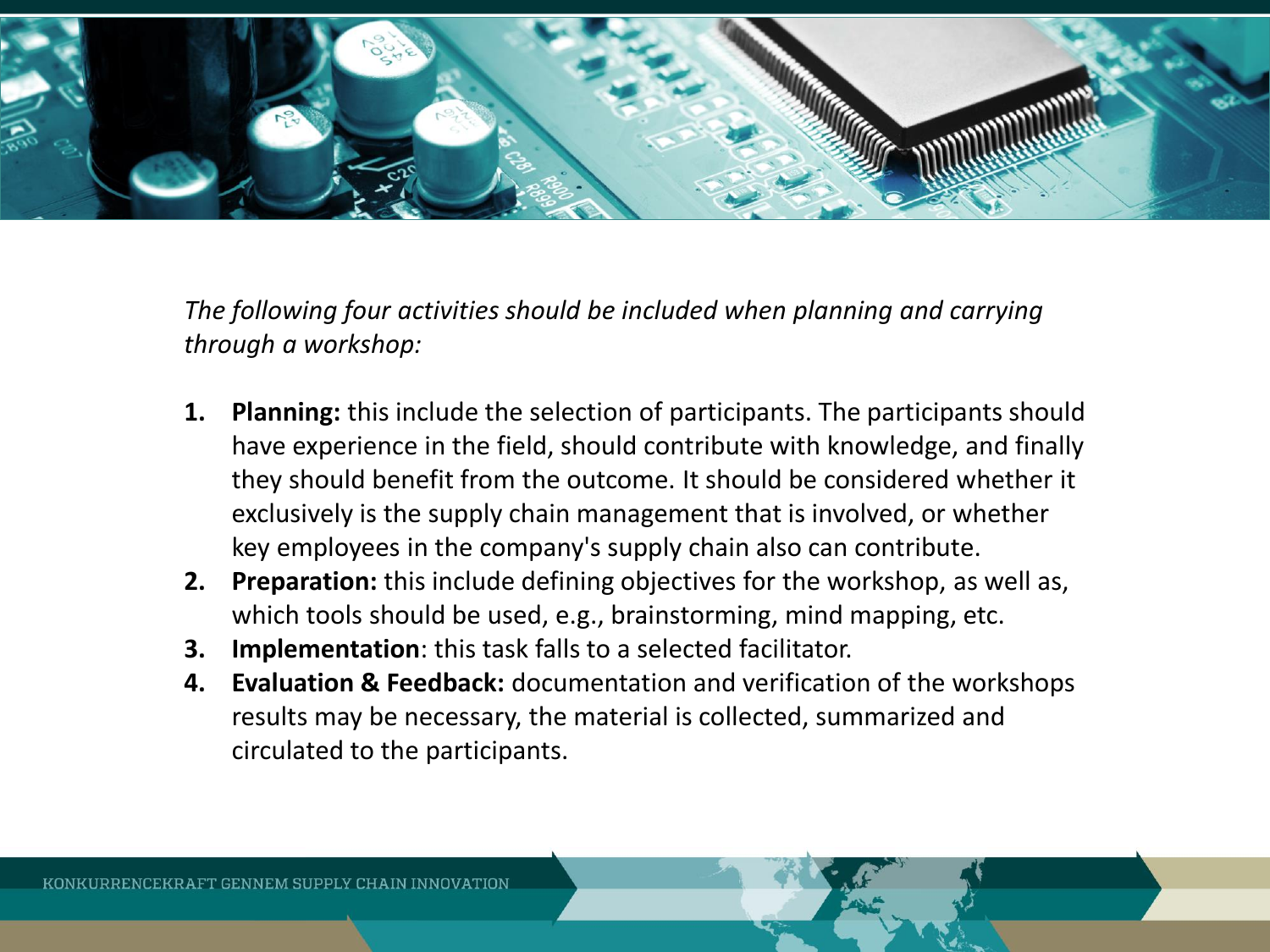

These workshops have to be dedicated exclusively to focus on the requirements in the company's supply chain, creating tangible output. It may therefore be necessary to hold a series of workshops that focus individually on:

- The contents of the overall strategy.
- Clarification of the requirements for the company's supply chain (typical performance goals).
- Identifying the gaps between the overall strategy and requirements for the supply chain (here the previous tool, supply chain gap analysis can be useful).
- Preparation of an action plan, which secures alignment between the overall strategy and the requirements of the supply chain.